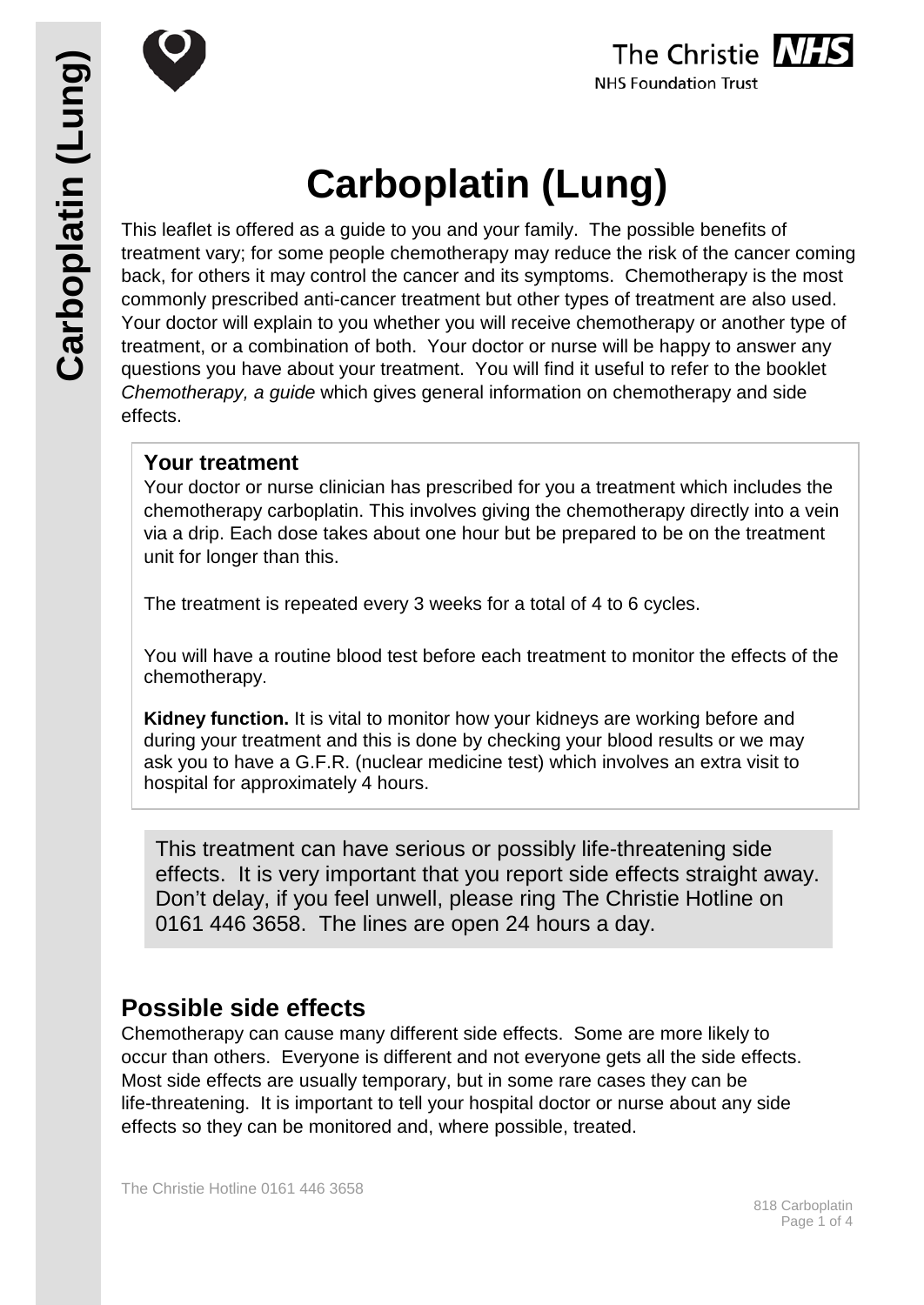# **Common side effects (more than 1 in 10)**

# • **Increased risk of serious infection**

You are vulnerable to infection while you are having chemotherapy. Minor infections can become life-threatening in a matter of hours if left untreated. Symptoms of infection include fever, shivering, sweats, sore throat, diarrhoea, discomfort when you pass urine, cough or breathlessness. We recommend that you use a digital thermometer so you can check your temperature. You can buy one from your local chemist.

# **If you feel unwell, you have symptoms of an infection or your temperature is 37.5ºC or above or below 36ºC contact The Christie Hotline straight away**.

## • **Anaemia (low number of red blood cells)**

While having this treatment you may become anaemic. This may make you feel tired and breathless. Let your doctor or nurse know if these symptoms are a problem. You may need a blood transfusion.

## • **Nausea and vomiting (sickness)**

The severity of this varies from person to person. Anti-sickness medication may be given along with your chemotherapy to prevent this. You will also be given antisickness tablets to take at home. If you continue to feel or be sick, contact your GP or this hospital, because your anti-sickness medication may need to be changed or increased.

## • **Lethargy**

Some chemotherapy may make you feel tired and lacking in energy. It can be frustrating when you feel unable to cope with routine tasks. If you do feel tired, take rest and get help with household chores. If necessary, take time off work. Gentle exercise such as walking can be beneficial.

# **Uncommon side effects (less than 1 in 10)**

# • **Bruising or bleeding**

This treatment can reduce the production of platelets which help the blood clot. Let your doctor know if you have any unexplained bruising or bleeding, such as nosebleeds, bloodspots or rashes on the skin, and bleeding gums. You may need a platelet transfusion

# • **Constipation**

You may become constipated during this treatment. Try to drink plenty of fluids and eat foods high in fibre. Report this to your hospital doctor who may prescribe a suitable laxative. Ask the staff for a copy of *Eating: Help Yourself* which has useful ideas about diet when you are having treatment.

### • **Tingling & numbness in the fingers or toes**

This is uncommon. It is usually only mild and temporary but it can gradually build up during the treatment course and occasionally become permanent. Please report these symptoms to your doctor on your next hospital visit**.**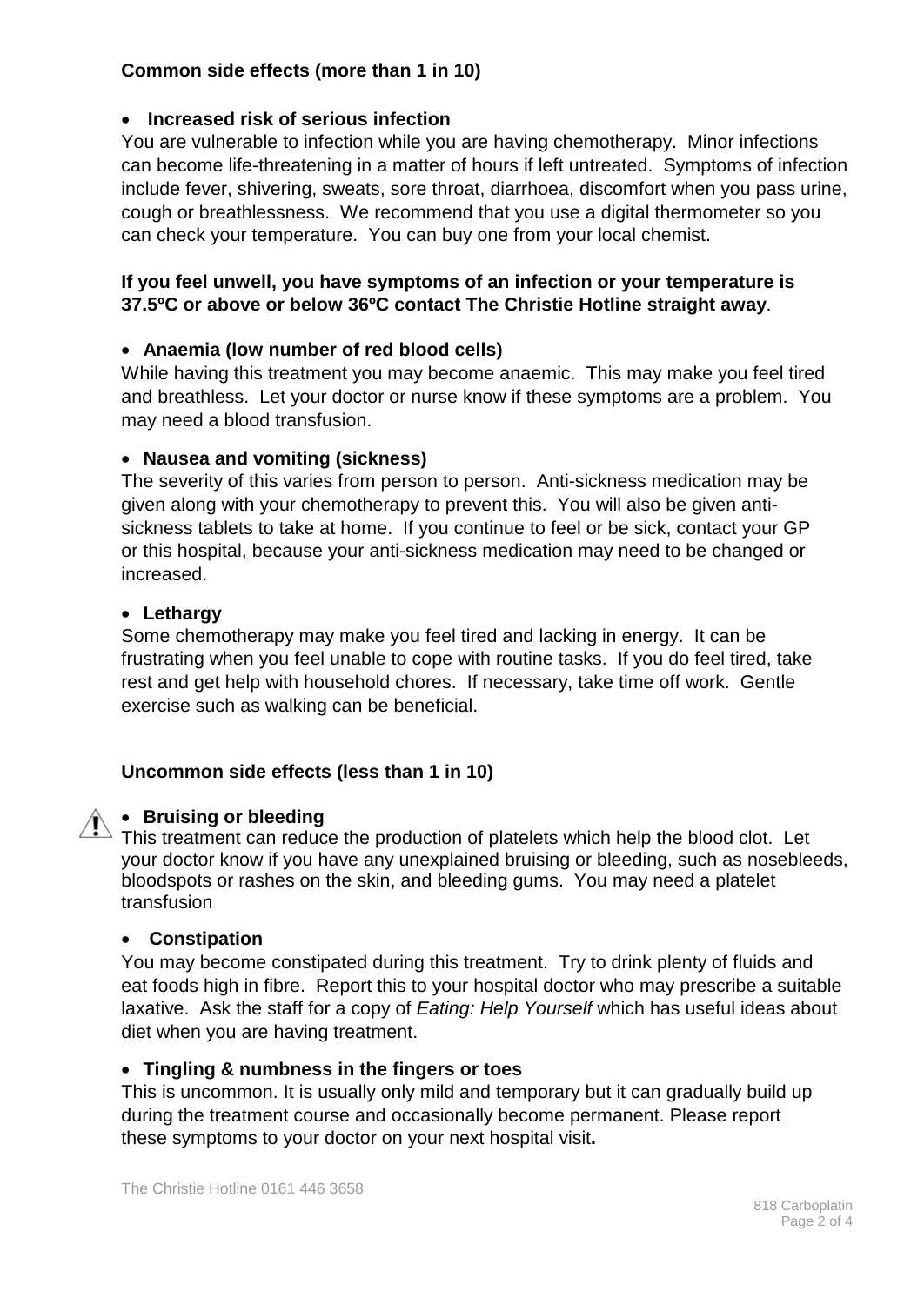### **Rare side effects (less than 1 in 100)**



# • **Immediate allergic reactions:**

Allergic reactions to carboplatin are uncommon, but please ask the staff for help *immediately* if you notice any of the following: fevers and chills, back pain, shortness of breath, headaches and swelling of the face may occur *during* the time the drug is being given. If this happens please tell the staff straight away. Your doctor may prescribe medication that can help to reduce these side effects and, if necessary, we can give you this before your next treatment.

### **Serious and potentially life threatening side effects**

In a small proportion of patients chemotherapy can result in very severe side effects which may rarely result in death. The team caring for you will discuss the risk of these side effects with you.

**Hair loss does not usually occur with this chemotherapy although you may notice that your hair thins out a little.**

# **Sex, contraception & fertility**

**Protecting your partner and contraception:** We recommend that you or your partner use a condom during sexual intercourse while you are having the course of chemotherapy. Chemotherapy is dangerous to unborn babies and this will also protect you and your partner from any chemotherapy drugs that may be present in semen and in the vagina. If you suspect that you may be pregnant please tell your doctor immediately.

**Fertility:** This chemotherapy may affect your ability to have children. Your doctor or nurse should have discussed this with you. If not, please ask them before you start treatment.

# **Late side effects**

Some side effects may become evident only after a number of years. In reaching any decision with you about treatment, the potential benefit you receive from treatment will be weighed against the risks of serious long term side effects to the heart, lungs, kidneys and bone marrow. With some drugs there is also a small but definite risk of developing another cancer. If any of these problems specifically applies to you, the doctor will discuss these with you and note this on your consent form.